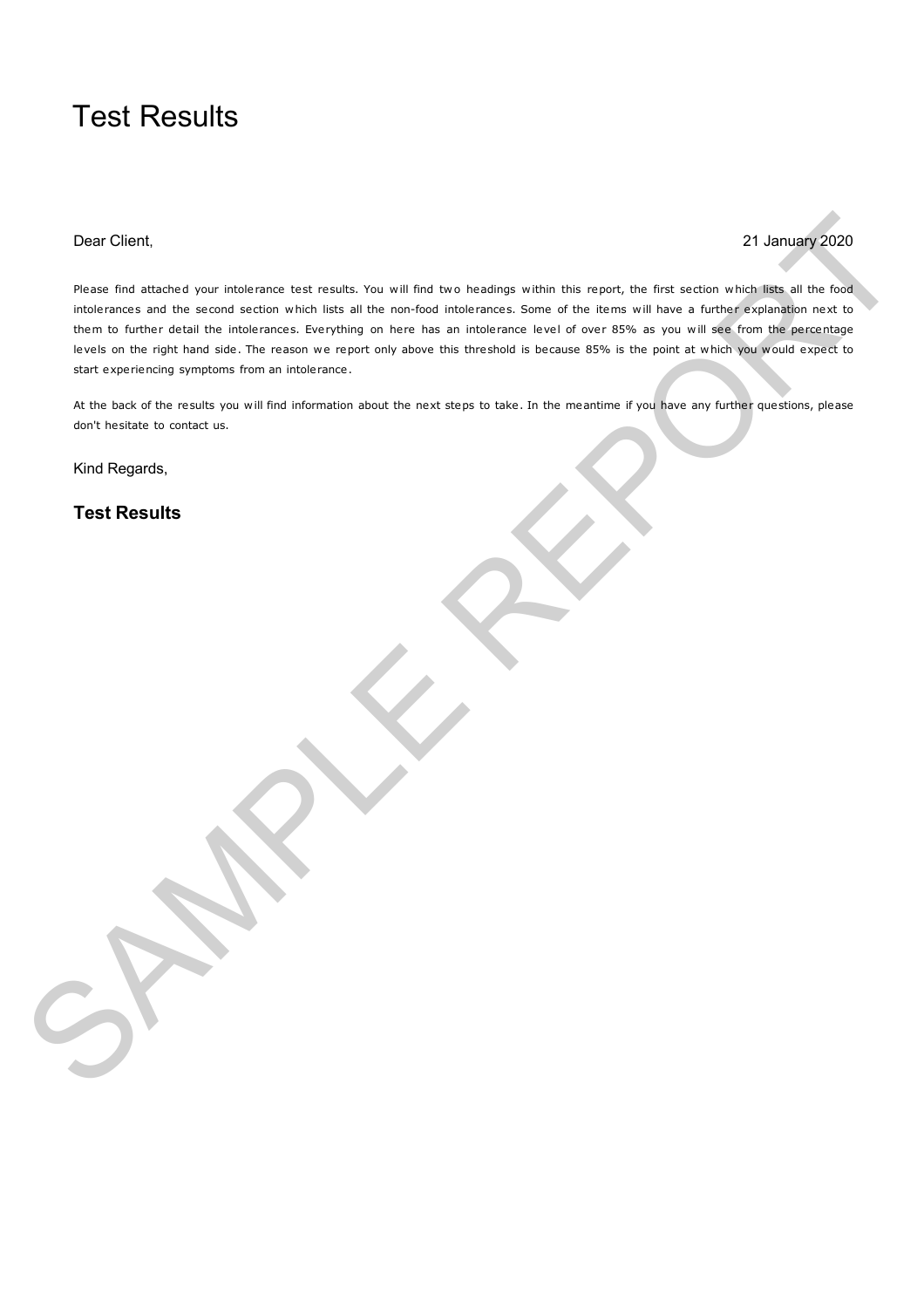## **Food Intolerances**

**These are the items which your sample has shown you will potentially have a reaction to, and therefore are a food intolerance. To further help you understand these items, each food item will have an explanation next to it to show you where it can be found.**

**All items which are listed in your report have an intolerance level of over 85% as you will see from the percentage levels listed on the right-hand side. The reason we only report items above this threshold is because 85% is the point at which you would expect to start experiencing symptoms of an intolerance.**

| <b>Almond</b><br>An edible nut, oval in shape with a woody shell. Often used in cooking / baking                       | 97% |
|------------------------------------------------------------------------------------------------------------------------|-----|
| <b>Apples</b><br>A fruit - numerous different species. Colours are usually green and red.                              | 64% |
| <b>Apricots</b><br>A stone fruit, usually orange in colour. A great source of Vitamin A                                | 54% |
| <b>Artichoke</b><br>A variety of thistle, cultivated for eating                                                        | 46% |
| <b>Asparagus</b><br>The young shoots of an Eurasian plant. Eaten as a vegetable.                                       | 86% |
| Aubergine<br>Purple egg shaped fruit (Also known as an Eggplant). Often eaten as a vegetable.                          | 42% |
| <b>Avocado</b><br>A pear shaped fruit, with rough skin and oily edible flesh. Often eaten in salads, dips and cooking. | 50% |
| <b>Banana</b><br>A long, curved fruit with edible flesh and yellow skin.                                               | 90% |
| <b>Barley</b><br>A major cultivated cereal grain. Often in beer.                                                       | 0%  |
| <b>Basil</b><br>An aromatic herb from the mint family.                                                                 | 48% |
| <b>Bay Leaf</b><br>A dried herb that is often used in cooking.                                                         | 0%  |
| Beans (broad)<br>Small, flat beans. Green in colour, also called fava beans                                            | 38% |
| <b>Beans (green)</b><br>Long, thin green in colour.                                                                    | 89% |
| Beets (beetroot) - vegetable<br>A dark red, rounded vegetable                                                          | 26% |
| <b>Blackberries</b><br>Edible soft fruit. Often purple-black.                                                          | 41% |
| <b>Blueberries</b><br>Blueberry is a small, sweet berry that in grows in clusters.                                     | 20% |
| <b>Brazil nut</b><br>A large, three-sided South American nut                                                           | 30% |
| Bread, white bread<br>Bread made with white wheat flour.                                                               | 58% |
| <b>Broad bean</b><br>Large, flat edible green bean. Eaten without the pod.                                             | 25% |
| <b>Buckwheat</b><br>Derived from the seeds of a flowering plant.                                                       | 75% |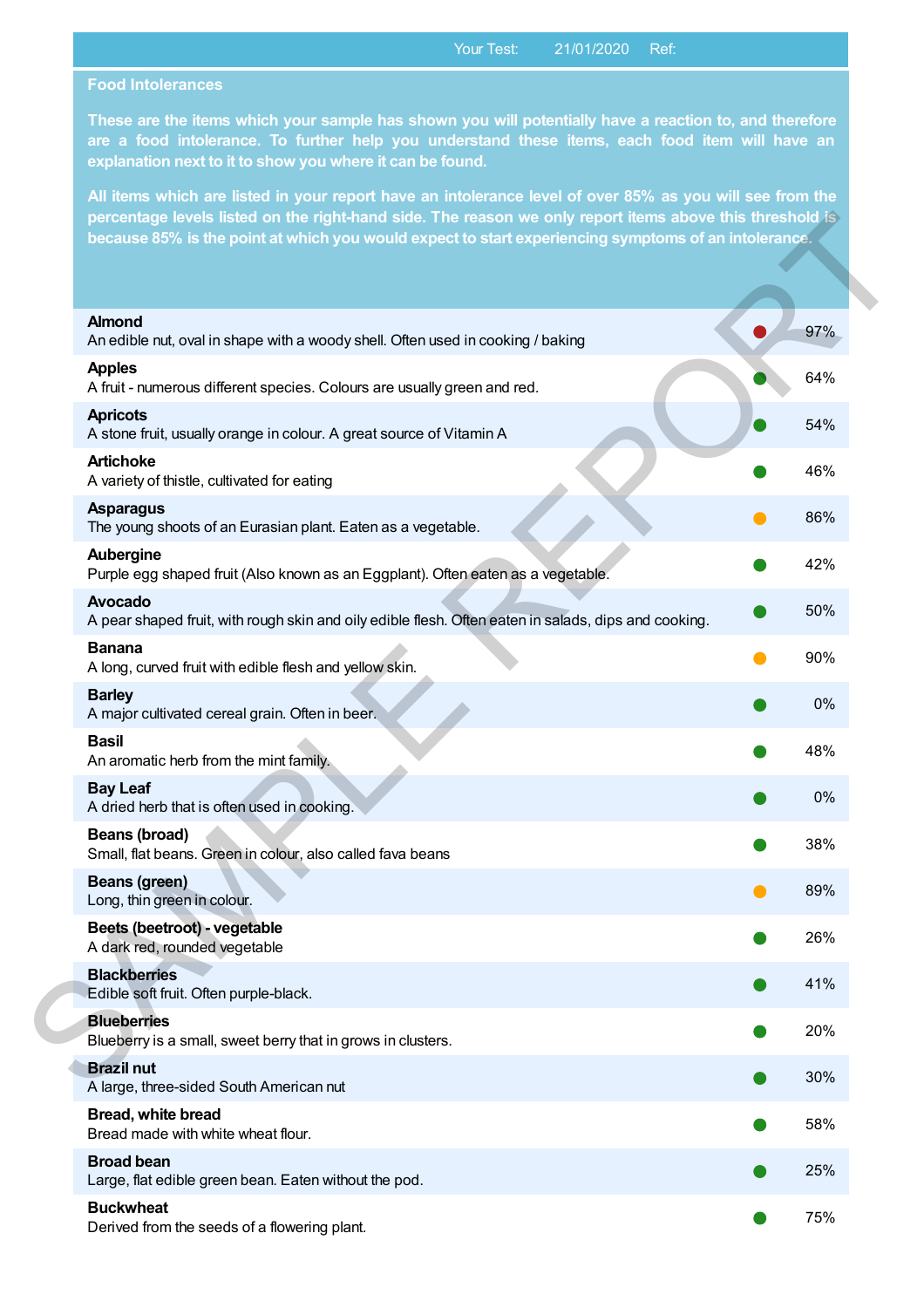|                                                                                                                                                                                                                                                                                                                                            | Your Test: | 21/01/2020 | Ref: |     |
|--------------------------------------------------------------------------------------------------------------------------------------------------------------------------------------------------------------------------------------------------------------------------------------------------------------------------------------------|------------|------------|------|-----|
| <b>Cabbage - Red</b><br>Variety of cabbage with red or purplish leaves.                                                                                                                                                                                                                                                                    |            |            |      | 22% |
| <b>Cabbage - White</b><br>Variety of cabbage, white in colour.                                                                                                                                                                                                                                                                             |            |            |      | 76% |
| <b>Carrot</b><br>Orange coloured, tapering root vegetable                                                                                                                                                                                                                                                                                  |            |            |      | 6%  |
| <b>Cashew nut</b><br>Edible kidney shaped nut. Rich in oil and protein                                                                                                                                                                                                                                                                     |            |            |      | 89% |
| <b>Celery</b><br>Vegetable used in salads/cooking.                                                                                                                                                                                                                                                                                         |            |            |      | 50% |
| <b>Cherries</b><br>A small stone fruit, usually red in colour.                                                                                                                                                                                                                                                                             |            |            |      | 2%  |
| <b>Chestnut</b><br>Edible, hard, brown nut. Often eaten roasted.                                                                                                                                                                                                                                                                           |            |            |      | 53% |
| Chickpea<br>Cultivated legume. High in protein.                                                                                                                                                                                                                                                                                            |            |            |      | 0%  |
| Cinnamon<br>Aromatic spice. Used in cooking/baking                                                                                                                                                                                                                                                                                         |            |            |      | 43% |
| Coconut<br>Large seed with edible flesh. Used in cooking/ juices/ flavourings.                                                                                                                                                                                                                                                             |            |            |      | 41% |
| <b>Coffee</b><br>Popular hot beverage made from ground coffee beans.                                                                                                                                                                                                                                                                       |            |            |      | 33% |
| <b>Coriander</b><br>An aromatic culinary herb.                                                                                                                                                                                                                                                                                             |            |            |      | 92% |
| <b>Cucumber</b><br>Cucumber is a long fruit with watery flesh and green skin. It is commonly found in salads.                                                                                                                                                                                                                              |            |            |      | 88% |
| Cumin<br>Aromatic seed used as a spice.                                                                                                                                                                                                                                                                                                    |            |            |      | 63% |
| <b>Dates</b><br>A small round edible fruit.                                                                                                                                                                                                                                                                                                |            |            |      | 3%  |
| <b>Fig</b><br>Fresh or dried - soft, sweet dark fruit.                                                                                                                                                                                                                                                                                     |            |            |      | 0%  |
| <b>Flaxseed</b><br>Also known as linseed - used in oils and baking.                                                                                                                                                                                                                                                                        |            |            |      | 6%  |
| <b>Garlic</b><br>Pungent bulb, used in cooking and medicines.                                                                                                                                                                                                                                                                              |            |            |      | 56% |
| Ginger<br>Hot, fragrant spice. Used as a flavouring mainly but can be found chopped, powdered, preserved or<br>candied.                                                                                                                                                                                                                    |            |            |      | 57% |
| Gluten<br>Gluten. Present in wheat, rye, and barley.                                                                                                                                                                                                                                                                                       |            |            |      | 81% |
| <b>Grapes (Red)</b><br>This includes items made with grapes - i.e. wine.                                                                                                                                                                                                                                                                   |            |            |      | 24% |
| <b>Grapes (White)</b><br>This includes items made with grapes - i.e. wine.                                                                                                                                                                                                                                                                 |            |            |      | 29% |
| <b>Hazelnuts</b><br>Current high sensitivity to Hazelnuts in particular. You are fine to have any other nuts, unless your<br>report shows otherwise. The sweet-tasting, cream-coloured kernel is small and round, with a<br>pointed tip. Its thin, dark brown skin is faintly bitter, so some people like to remove this before<br>eating. |            |            |      | 14% |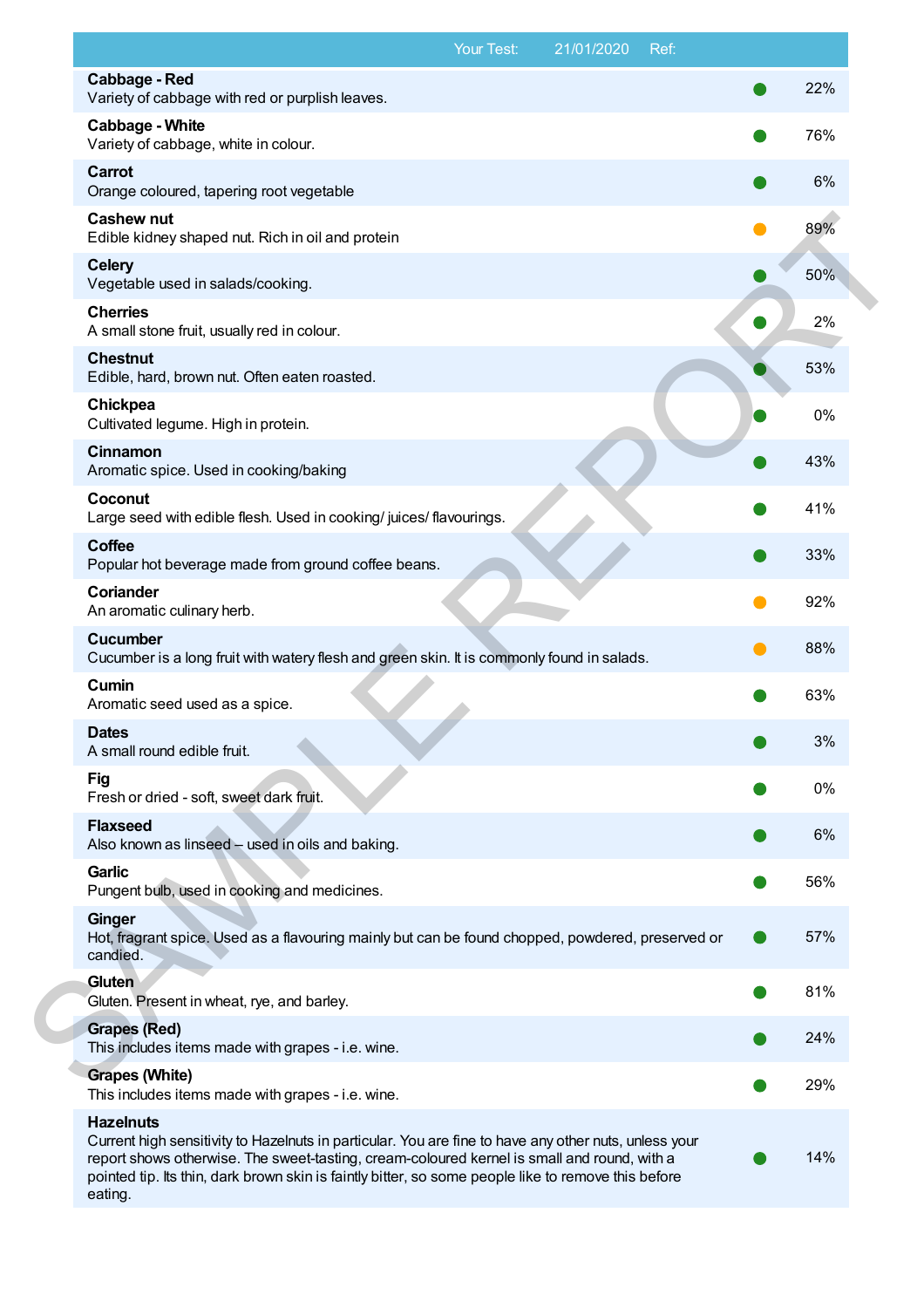|                                                                                                                                                                                                                                                                                | Your Test: | 21/01/2020 | Ref: |     |
|--------------------------------------------------------------------------------------------------------------------------------------------------------------------------------------------------------------------------------------------------------------------------------|------------|------------|------|-----|
| <b>Honeydew Melon</b><br>Popular variety of melon with yellow skin and edible, white flesh.                                                                                                                                                                                    |            |            |      | 54% |
| <b>Iceberg Lettuce</b><br>A type of lettuce.                                                                                                                                                                                                                                   |            |            |      | 75% |
| Kale<br>A nutrient dense member of the cabbage family.                                                                                                                                                                                                                         |            |            |      | 68% |
| <b>Kiwis</b><br>Edible fruit with hairy skin and green flesh.                                                                                                                                                                                                                  |            |            |      | 42% |
| Leek<br>Edible plant, eaten as a vegetable.                                                                                                                                                                                                                                    |            |            |      | 0%  |
| <b>Lemons</b><br>Yellow citrus fruit with fragrant acidic juice. Edible flesh.                                                                                                                                                                                                 |            |            |      | 73% |
| Lentils<br>High protein pulse.                                                                                                                                                                                                                                                 |            |            |      | 3%  |
| <b>Macadamia Nuts</b><br>Edible nut from the macadamia tree.                                                                                                                                                                                                                   |            |            |      | 53% |
| <b>Maize</b><br>Also known as corn. A cereal grain                                                                                                                                                                                                                             |            |            |      | 19% |
| <b>Mango</b><br>Fruit with edible flesh. Often eaten and used in cooking.                                                                                                                                                                                                      |            |            |      | 87% |
| <b>Maple Syrup</b><br>Maple syrup is a syrup usually made from the xylem sap of sugar maple, red maple, or black maple<br>trees, although it can also be made from other maple species.                                                                                        |            |            |      | 62% |
| <b>Millet</b><br>Millet can be used as a traditional cereal, and can also be used in porridge, snacks, and other<br>types of bread, as it is very high in starch, like other grains. It is also a very good source of nutrients,<br>vitamins, minerals, and organic compounds. |            |            |      | 72% |
| Mint (Fresh)<br>An aromatic plant often used in cooking                                                                                                                                                                                                                        |            |            |      | 88% |
| <b>Molasses</b><br>Molasses, or black treacle, is a viscous by-product of refining sugarcane or sugar beets into sugar.                                                                                                                                                        |            |            |      | 60% |
| <b>Mushrooms</b><br>Your current high sensitivity to ALL mushrooms in general. We recommend avoiding consumption<br>during elimination period. A fungi frequently used in cooking.                                                                                             |            |            |      | 30% |
| <b>Nutmeg</b><br>A very common spice, related to mace.                                                                                                                                                                                                                         |            |            |      | 85% |
| <b>Nutritional Yeast (Nooch)</b><br>Nutritional yeast is a de-activated yeast which is heat treated so that it cannot ferment. Known for its<br>cheesy, nutty taste, it makes a great addition to vegan dishes.                                                                |            |            |      | 0%  |
| <b>Olives (Black)</b><br>Small, edible fruit. Used for oils and in cooking.                                                                                                                                                                                                    |            |            |      | 89% |
| <b>Olives (Green)</b><br>Small, edible fruit. Used for oils and in cooking.                                                                                                                                                                                                    |            |            |      | 95% |
| <b>Oranges - fruit</b><br>A citrus fruit. Round with orange skin and edible flesh.                                                                                                                                                                                             |            |            |      | 78% |
| Paprika<br>Red powdered spice used in cooking.                                                                                                                                                                                                                                 |            |            |      | 5%  |
| <b>Passionfruit</b><br>A fruit that is known to be low in calories and high in nutrients                                                                                                                                                                                       |            |            |      | 63% |
| <b>Peaches</b><br>Round stone fruit with juicy flesh - this is the fruit cooked.                                                                                                                                                                                               |            |            |      | 46% |
|                                                                                                                                                                                                                                                                                |            |            |      |     |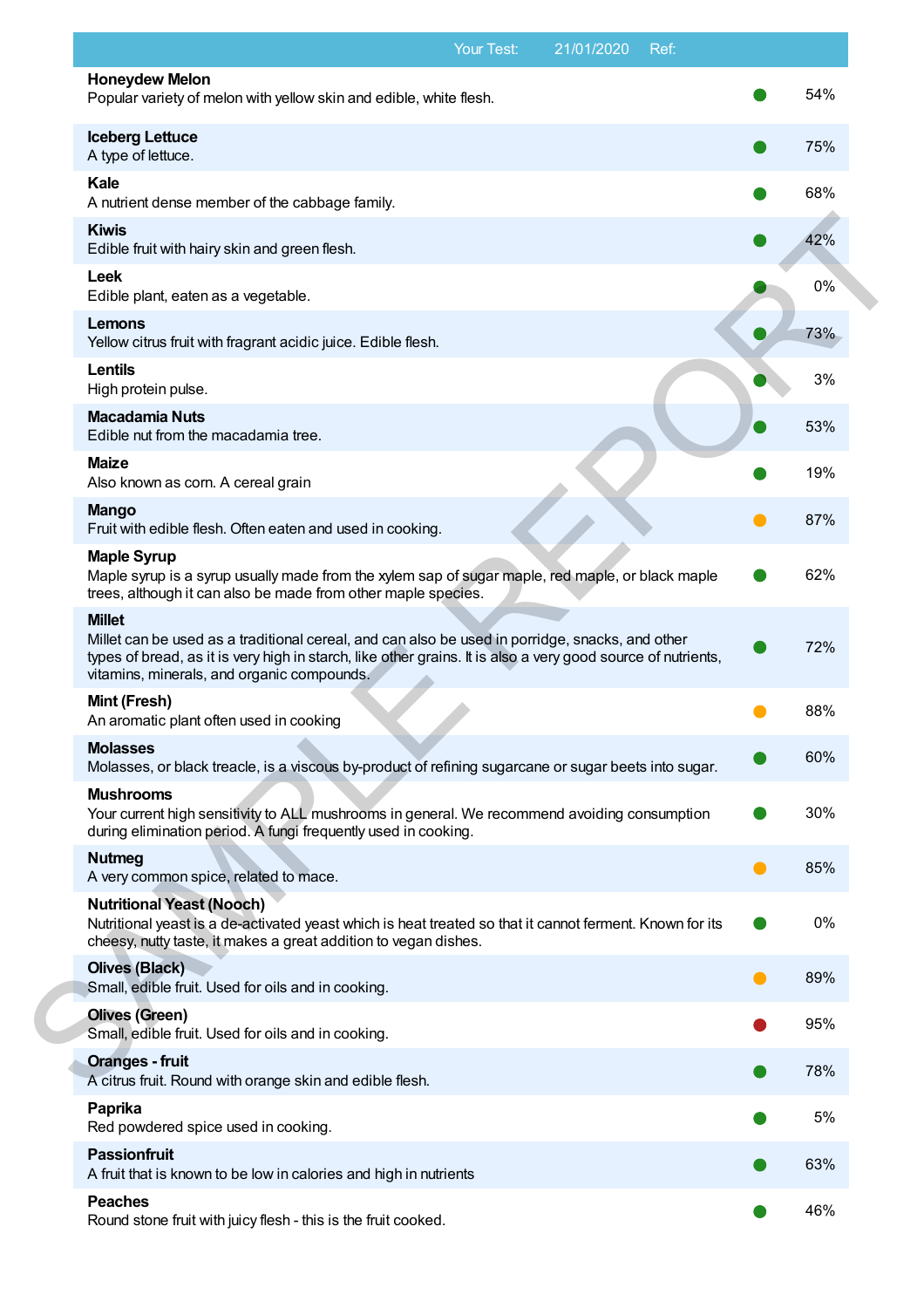|                                                                                                                                                          | Your Test: | 21/01/2020 | Ref: |      |
|----------------------------------------------------------------------------------------------------------------------------------------------------------|------------|------------|------|------|
| <b>Peanuts</b><br>Grown underground, a popular nut.                                                                                                      |            |            |      | 0%   |
| <b>Pears</b><br>A sweet fruit.                                                                                                                           |            |            |      | 94%  |
| <b>Peas</b><br>Small, round and green seed. Eaten as a vegetable.                                                                                        |            |            |      | 0%   |
| <b>Pecan nuts</b><br>Edible, smooth brown nut from the pecan tree.                                                                                       |            |            |      | 81%  |
| Pepper (Black)<br>Dried fruit from the pepper vine family of Piperaceae. Used whole as peppercorns or ground and<br>used in cooking for spice / flavour. |            |            |      | 82%  |
| <b>Pine Nut</b><br>The edible seed from various pine trees.                                                                                              |            |            |      | 4%   |
| Pineapple<br>Large, juicy fruit with hard skin and edible yellow flesh.                                                                                  |            |            |      | 77%  |
| Plums, damsons<br>Dark blue skin, with a sour taste. In the plum family.                                                                                 |            |            |      | 50%  |
| Pomegranates<br>A medium size fruit that contains many small red seeds that can be eaten.                                                                |            |            |      | 66%  |
| <b>Poppy Seed</b><br>Small seed from the poppy flower. Often used in cooking and baking.                                                                 |            |            |      | 32%  |
| <b>Potatoes</b><br>Starchy plant. Very common food.                                                                                                      |            |            |      | 69%  |
| <b>Pumpkin</b><br>Large orange fruit. Flesh used for cooking.                                                                                            |            |            |      | 90%  |
| <b>Pumpkin Seed</b><br>The seed of a pumpkin.                                                                                                            |            |            |      | 77%  |
| Quinoa<br>Cultivated crop with starchy seeds.                                                                                                            |            |            |      | 7%   |
| <b>Raspberries</b><br>An edible soft fruit related to the blackberry, consisting of a cluster of reddish-pink drupelets.                                 |            |            |      | 53%  |
| <b>Red Kidney Bean</b><br>Small bean, deep red in colour.                                                                                                |            |            |      | 4%   |
| <b>Rice - Brown</b><br>Small brown grains                                                                                                                |            |            |      | 58%  |
| <b>Rocket (Arugula)</b><br>Salad leaf with a strong, peppery flavour.                                                                                    |            |            |      | 79%  |
| <b>Rye</b><br>A grass grown extensively as a grain, foods containing rye, include bread and crackers                                                     |            |            |      | 0%   |
| <b>Sesame Seed</b><br>Oil-rich seeds from sesame plant.                                                                                                  |            |            |      | 44%  |
| Soya<br>Includes all products made with the soya bean.                                                                                                   |            |            |      | 100% |
| <b>Spelt</b><br>A type of wheat, also known as dinkel wheat.                                                                                             |            |            |      | 97%  |
| <b>Spinach</b><br>A dark green leafy vegetable that'll make you stronger!                                                                                |            |            |      | 7%   |
| <b>Strawberries - fruit</b><br>Edible, sweet fruit. Red with seed studded skin.                                                                          |            |            |      | 40%  |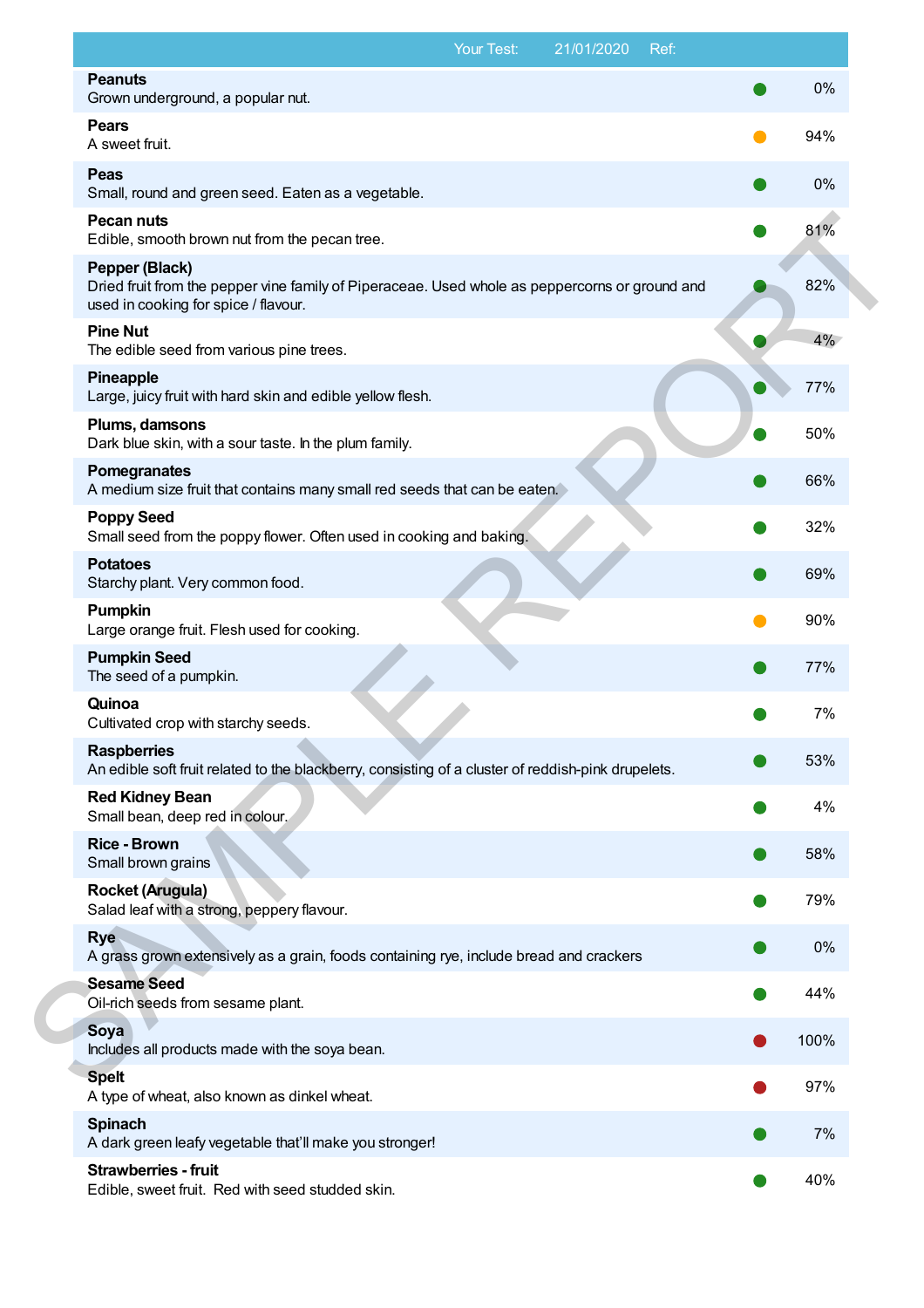| <b>Sugar</b><br>Granulated sugar.<br>Tea (Black)<br>Black tea made from the tea leaf<br>Tea (Green)<br>Green tea is a type of tea that is made from Camellia sinensis leaves that have not undergone the<br>same withering and oxidation process used to make oolong and black tea.<br><b>Tomato</b><br>90%<br>Red fruit. Eaten as a vegetable in salads and used in cooking.<br><b>Turmeric</b><br>76%<br>Aromatic powder used in cooking.<br><b>Vanilla</b><br>Substance from vanilla pods, often used as flavouring.<br><b>Walnuts</b><br>2%<br>Edible seed eaten raw or used in cooking / baking.<br>Watermelon<br>Edible variety of melon with green skin and red flesh.<br>Wheat<br>Yeast<br>86%<br>Type of fungus used in making alcohol and baking. |  | 21/01/2020 | Ref: |      |
|-------------------------------------------------------------------------------------------------------------------------------------------------------------------------------------------------------------------------------------------------------------------------------------------------------------------------------------------------------------------------------------------------------------------------------------------------------------------------------------------------------------------------------------------------------------------------------------------------------------------------------------------------------------------------------------------------------------------------------------------------------------|--|------------|------|------|
| 16%<br>16%<br>40%<br>$0\%$<br>A cereal grain.                                                                                                                                                                                                                                                                                                                                                                                                                                                                                                                                                                                                                                                                                                               |  |            |      | 100% |
| 46%                                                                                                                                                                                                                                                                                                                                                                                                                                                                                                                                                                                                                                                                                                                                                         |  |            |      |      |
|                                                                                                                                                                                                                                                                                                                                                                                                                                                                                                                                                                                                                                                                                                                                                             |  |            |      |      |
|                                                                                                                                                                                                                                                                                                                                                                                                                                                                                                                                                                                                                                                                                                                                                             |  |            |      |      |
|                                                                                                                                                                                                                                                                                                                                                                                                                                                                                                                                                                                                                                                                                                                                                             |  |            |      |      |
|                                                                                                                                                                                                                                                                                                                                                                                                                                                                                                                                                                                                                                                                                                                                                             |  |            |      |      |
|                                                                                                                                                                                                                                                                                                                                                                                                                                                                                                                                                                                                                                                                                                                                                             |  |            |      |      |
|                                                                                                                                                                                                                                                                                                                                                                                                                                                                                                                                                                                                                                                                                                                                                             |  |            |      |      |
|                                                                                                                                                                                                                                                                                                                                                                                                                                                                                                                                                                                                                                                                                                                                                             |  |            |      |      |
|                                                                                                                                                                                                                                                                                                                                                                                                                                                                                                                                                                                                                                                                                                                                                             |  |            |      |      |